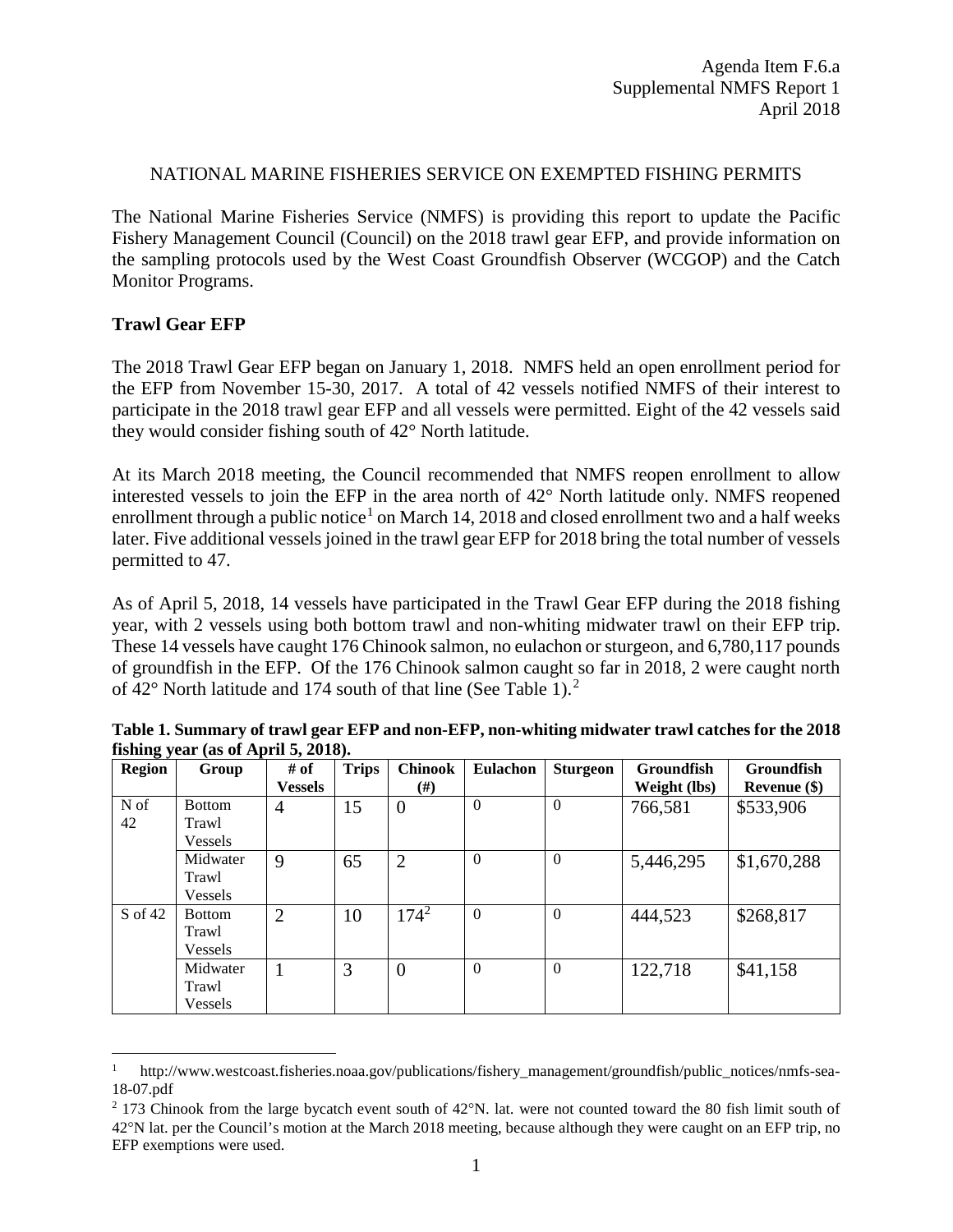On March 1, 2018, a vessel in the EFP had a large bycatch event of 173 Chinook salmon south of 42° North latitude and seaward of the RCA. This bycatch event was discussed at the March Council meeting and raised questions about salmon sampling procedures for large bycatch events. During those discussions there appeared to be some misconceptions about the current sampling protocols that are in place. Therefore, the Council requested that NMFS return in April with information on (1) the current sampling protocols in place, particularly as they pertain to high salmon bycatch events, and (2) what can be done if there is another large bycatch of salmon on a trawl gear EFP trip or in another groundfish fishery to increase the amount of information collected. Finally, NMFS has included preliminary results from analysis of the ESU composition of the EFP bycatch event, as well as other salmon samples collected south of 42° North latitude in 2017 and 2018.

# **Salmon Sampling Protocols**

Below is a table summarizing current sampling protocols for the At-sea Hake Observer Program (A-SHOP), West Coast Groundfish Observer Program (WCGOP), and the Catch Monitoring (CM) Program. Procedures for selecting a species composition sample are described below.

| <b>Data Point</b>           | <b>A-SHOP</b>         | <b>WCGOP</b>        | CM                    |
|-----------------------------|-----------------------|---------------------|-----------------------|
| <b>Species ID</b>           | All salmon in species | All salmon          | All salmon            |
|                             | comp sample           | encountered         | encountered           |
| Count                       | All salmon in species | All salmon          | All salmon            |
|                             | comp sample           | encountered         | encountered           |
| Weight                      | All salmon in species | All salmon          | All salmon            |
|                             | comp sample           | encountered         | encountered           |
| <b>Sex</b>                  | All salmon in species | All salmon when     | All salmon when       |
|                             | comp sample           | possible, or min 10 | possible, or min 10   |
|                             |                       | random sample       | random sample         |
| Length                      | All salmon in species | All salmon when     | All salmon when       |
|                             | comp sample           | possible, or min 10 | possible, or min 10   |
|                             |                       | random sample       | random sample         |
| <b>Coded Wire Tag</b>       | All Chinook in the    | All salmon when     | All Chinook, Coho,    |
| (CWT) and Adipose           | sample, or min 25     | possible, or min 10 | Chum, and Steelhead   |
| Fin presence                | random sample         | random sample       | when possible, or min |
|                             |                       |                     | 40 random sample      |
| Fin clip for genetic        | All Chinook in the    | All salmon when     | All Chinook when      |
| information                 | sample, or min 25     | possible, or min 10 | possible, or min 10   |
|                             | random sample         | random sample       | random sample         |
| <b>Species verification</b> | Freeze 5 whole        | A species           | Photos of 10          |
|                             | specimens of each     | identification form | specimens of each     |
|                             | species in sample     | for all salmonid    | species.              |
|                             |                       | species including a |                       |
|                             |                       | photo is required   |                       |

**Table 2. Summary of CURRENT sampling protocols and information collected on salmonid bycatch in the groundfish trawl fisheries.**

*Note: Minimum sample sizes of 10 will become 25 moving forward. Coho genetic sampling will be added to A-SHOP and CM protocols as well.*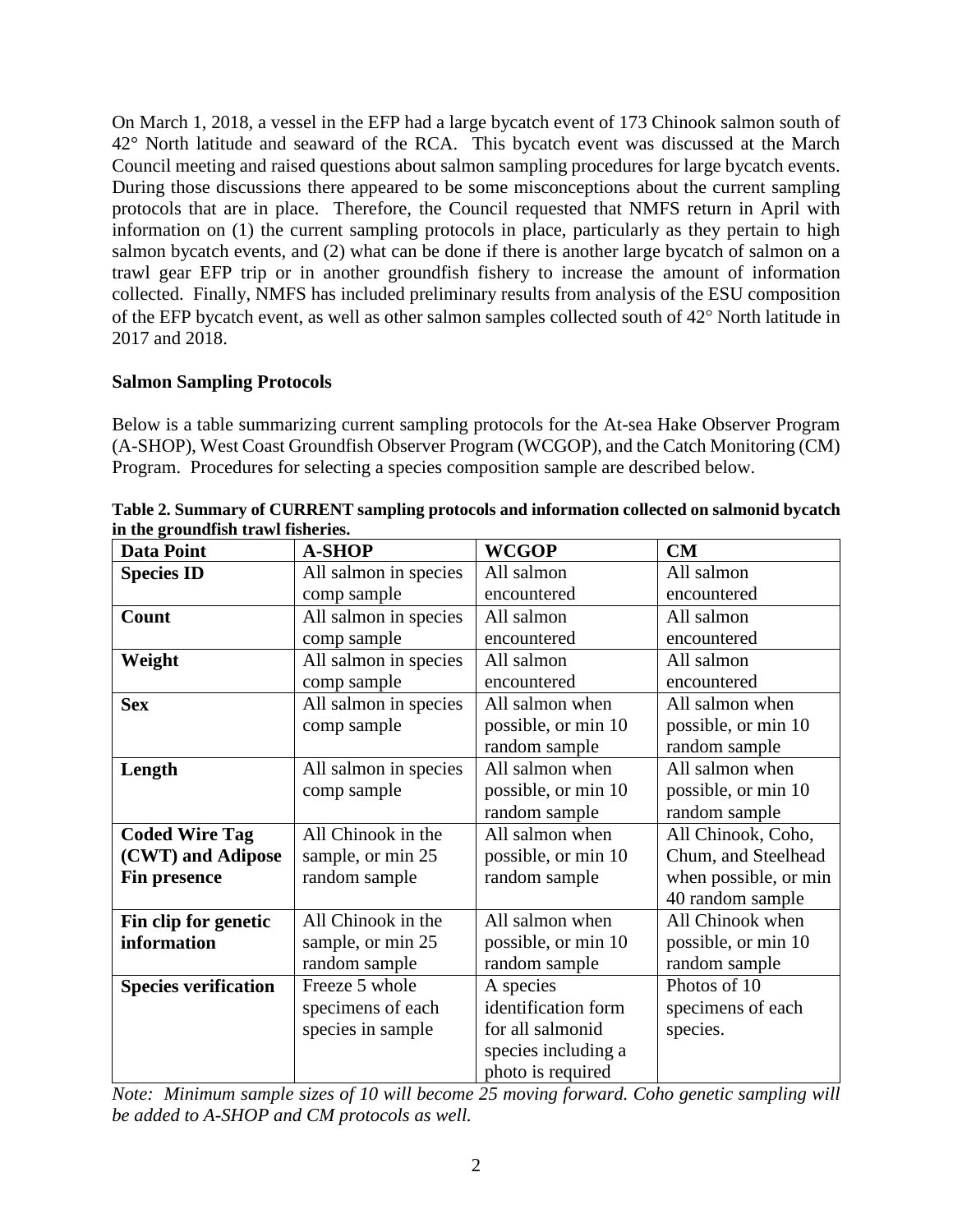Note that during discussions with the various monitoring programs, it was decided to standardize minimum sample sizes across programs. Going forward all programs will strive for a minimum of 25 genetic samples for Chinook when they are found in high numbers and the observer or catch monitor is unable to sample all individuals. Therefore, in Table 2 minimum sample sizes of 10 will become 25 moving forward. This may not be possible under all scenarios and may come at the expense of other sampling duties of lower priority.

The majority of salmon encountered in the at-sea hake fishery are Chinook salmon. Due to the large volume of catch in this fishery, A-SHOP observers randomly select 50% of each haul to sample for bycatch. A-SHOP observers are instructed to sample all Chinook in the species composition sample for both CWTs and genetics. If the observer is overwhelmed with Chinook salmon in a particular haul and is not able to sample all of them for both CWTs and genetics, they are instructed to select a random subsample with a goal of 25 samples per haul.

WCGOP observers, which are deployed at-sea in the non-hake shoreside trawl fishery, and the CMs which monitor landings at the dock, collect basic information on all salmon encountered, including species ID, count, and weight. WCGOP observers and CMs endeavor to collect additional biological information and genetic samples from all salmon encountered. However, when the observer or CM is overwhelmed by the number of salmon or other sampling duties, the observer and CM are instructed to collect biological samples from a subsample instead, targeting a minimum of 10 per haul (in the case of observers) or 10 per delivery (in the case of CMs). The CM was following this protocol for the delivery of the large salmon bycatch event in the EFP on March 1, 2018. **WCGOP and the CM Program will now be revising their protocols to match the A-SHOP protocols and target a minimum sample of 25 Chinook and Coho per haul or delivery for genetic sampling.**

NMFS uses these scientifically valid subsampling protocols throughout its data collection programs to collect robust catch and bycatch information to inform management decisions. The current protocols account for all salmon bycatch in the groundfish trawl fishery and provide sufficient genetic information for the NWFSC's estimates of bycatch of individual salmon populations. We do not believe additional changes to the protocols are needed at this time. However, we understand there is interest in getting as much information as possible about bycatch in the gear EFP south of 42° North latitude. Therefore, if other management partners are interested in collecting additional data from the salmon caught in the EFP, we would be willing to accept additional assistance in sampling salmon during the offload. If this is not possible, we can assist in efforts to have the first receiver store the salmon until our management partners can collect them.

Large bycatch events of the magnitude seen in the Trawl Gear EFP on March 1, 2018 are very rare, as was described in the [NMFS presentation,](https://www.pcouncil.org/wp-content/uploads/2018/03/H8a_Sup_NMFS_Presentation1_Palmigiano_Trawl_Gear_EFP_MARCH2018BB.pdf) under Agenda Item H.8 at the March 2018 Council meeting. Since the start of the Trawl Rationalization Program in 2011, there have been 2,679 fish tickets that reported Chinook salmon. Of those tickets, only five percent (141 tickets) had more than 25 Chinook salmon. Of those 141 tickets, only 22 had more than 100 Chinook salmon.

In waters off California, where the EFP large bycatch event occurred, 43 IFQ tickets have reported Chinook salmon since 2011. Of those 43 tickets, prior to March 1, only one ticket had more than 25 salmon. The EFP event was the largest bycatch of Chinook salmon off of California since the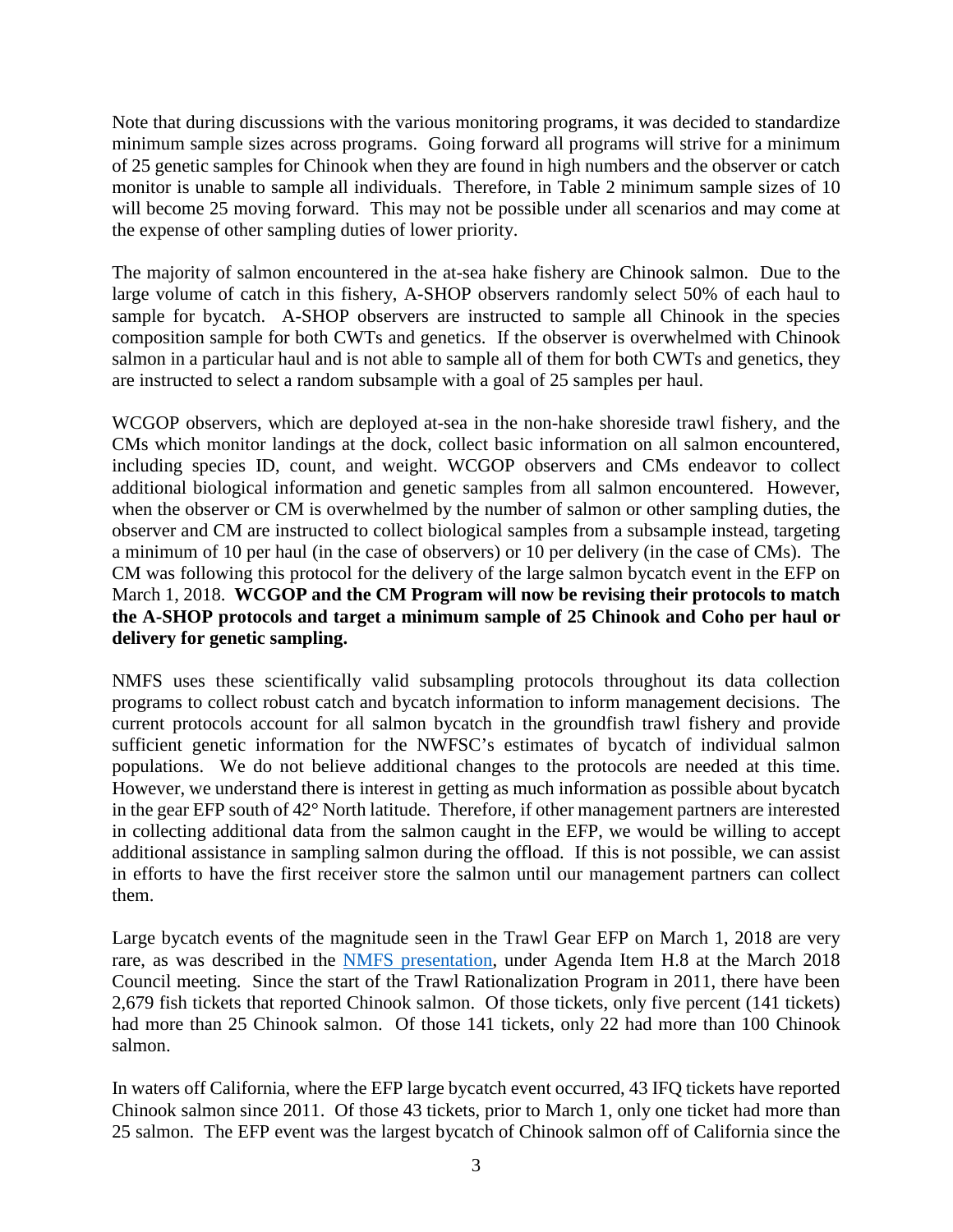start of the Trawl Rationalization Program, and accounts for almost half of all Chinook caught in the trawl fishery in California since the start of that Program.

Across the various monitoring programs, sampling is quite robust. Since the catch share program was implemented in 2011, all Chinook salmon are sampled for genetic information (census) in approximately 85% of observer samples and shoreside offloads. This amounts to an average of almost 4000 chinook genetic samples taken annually coastwide.

## **Preliminary Results from Genetic Analysis of Salmon Samples South of 42**° **North Latitude**

For almost 10 years, NWFSC has been studying the ocean distribution of Chinook salmon ESUs in bycatch associated with the at-sea sectors of US West Coast Pacific hake fishery. Each year, NWFSC scientists analyzed random sub-samples of several hundred fin clips take by the NOAA At-Sea Hake Observer Program (A-SHOP). Over time, we built a significant body of data and eventually showed a series of strong latitudinal clines for ESU abundance in bycatch. Consistent with general knowledge from coast-wide CWT recoveries, each ESU had a characteristic distribution (figs. 1 and 2). Northern and Columbia River ESUs dominated bycatch in the north and southern areas and coastal ESUs were more abundant in southern and central bycatch. We found that other factors could also influence ESU composition, but latitude was by far the strongest and most consistent.



Figure 1. Distribution of Chinook salmon ESUs in bycatch from the at-sea sectors of US West Coast Pacific hake fishery 2008 – 2015. ESUs color coded from blue in the north to red in the and south showed a strong effect of latitude in at-sea bycatch.

We used multinomial logistic regression (MLR) to develop a predictive model for ESU composition as a function of mean latitude for a particular group of samples (Fig. 2). Extensive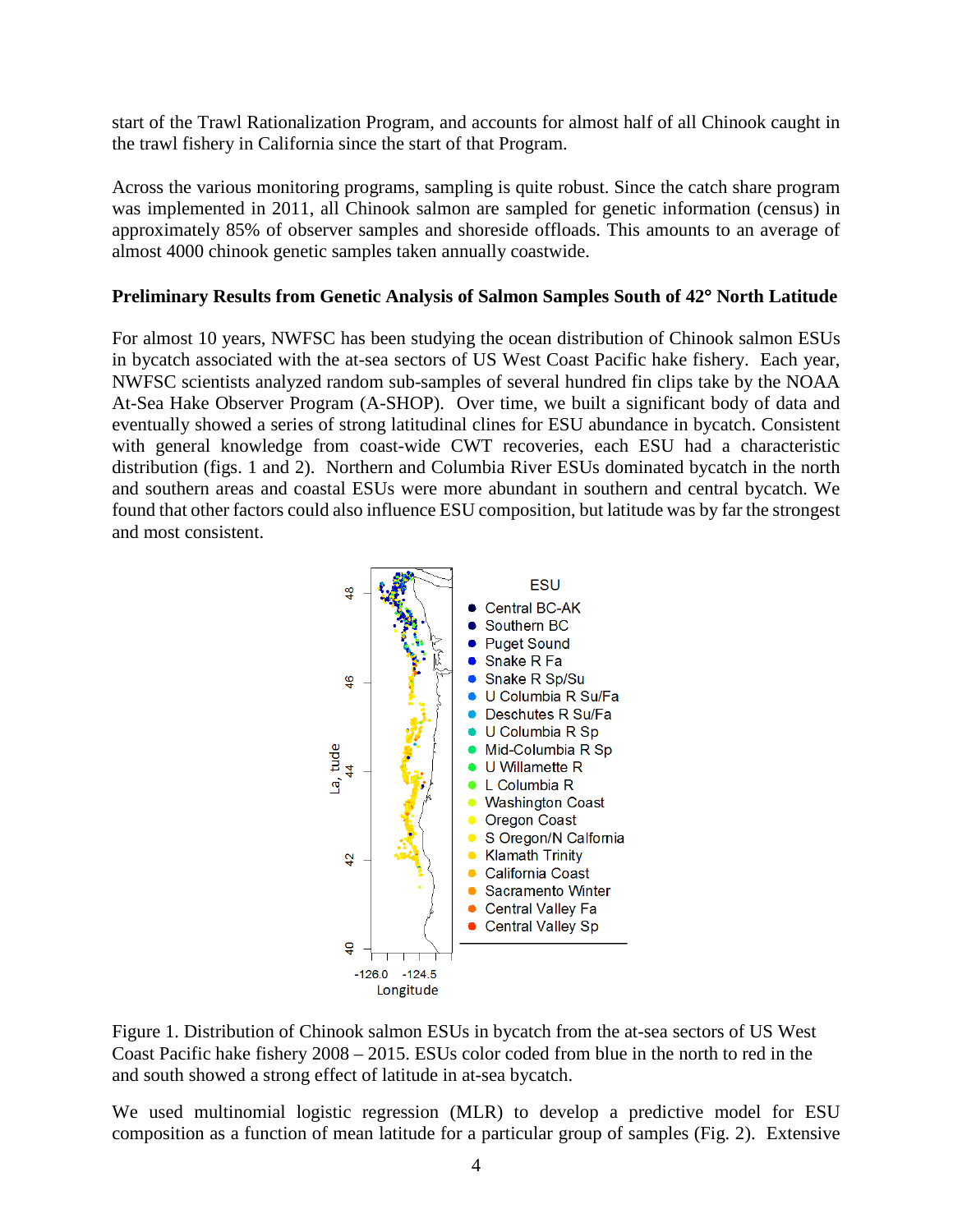ground-truthing through independent cross validation was conducted in the context of NOAA's recent Biological Opinion and Section 7 Consultation Regarding the Pacific Fisheries Management Council's Groundfish Fishery Management Plan (results not shown). Those analyses and results are now being finalized for publication.



Figure 2. Multinomial logistic regression plots relating ESU proportion at given latitude were derived from 8 years of bycatch sampling in the at-sea sectors of the US West Coast Pacific hake fishery. Those predictive models were used to frame expectation and help inform likely ESU composition in bottom trawl and EFP fisheries south of latitude 42, where essentially no stockcomposition data are available.

In the current study, we had two specific goals: 1) Infer the numbers of Chinook salmon from each ESU taken in the "Lightning Strike" haul, and 2) Examine ESU composition in bottom trawl and exempted fishery permit (EFP) fisheries south of latitude 42.

#### *Materials and Methods*

From recent tissue collections (2017 and 2018) the following Chinook salmon samples were identified to be included in the current analysis: 49 from bottom trawl/EFP (including the Lightning Strike sub-sample of 10 fish), 16 from shoreside hake, and 31 from the California halibut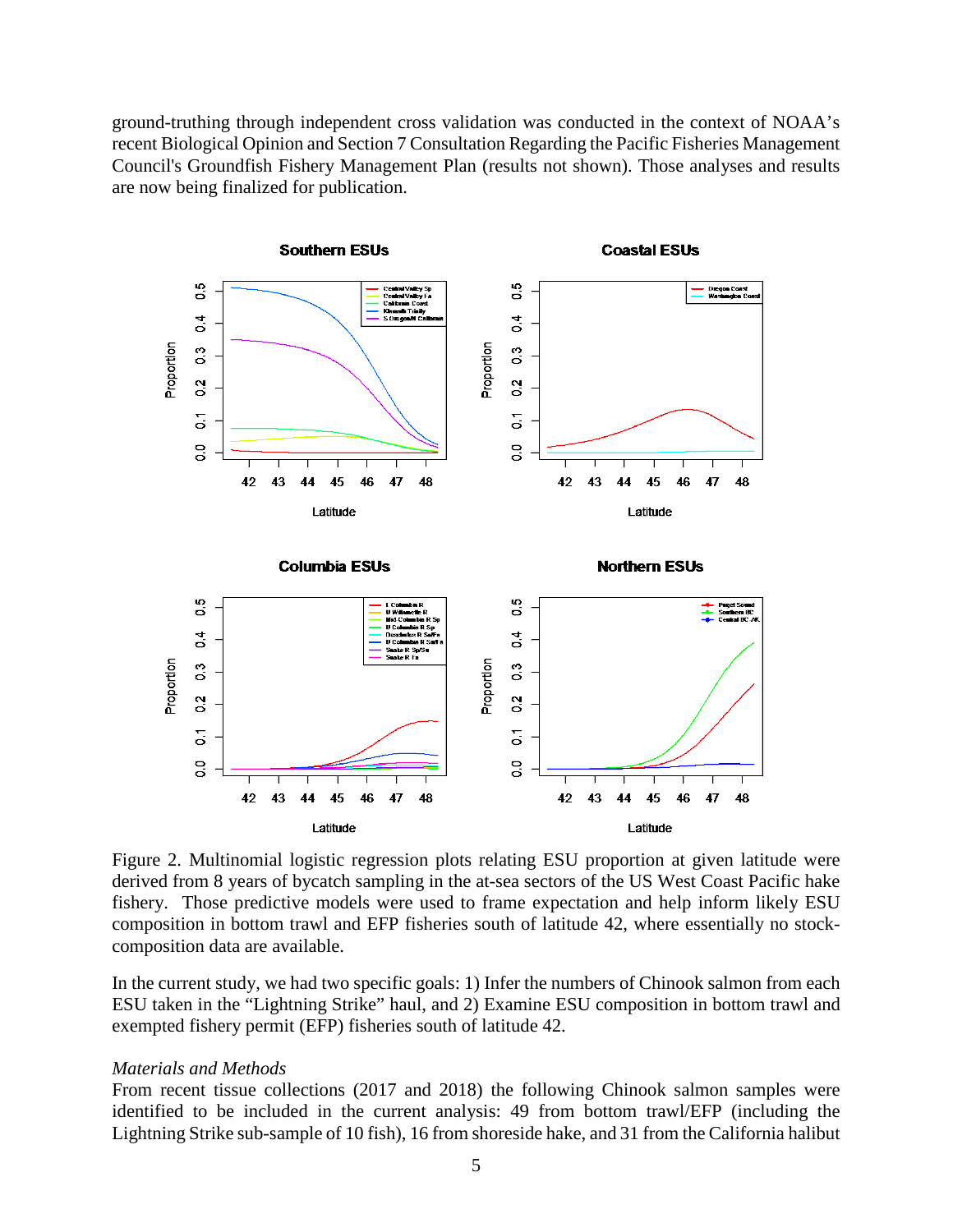fishery. Metadata included length, weight, sex, mark status, fishery, gear, date, location, depth, trip and haul ID, vessel name, and fish ticket number. Only date, location, and fishery were considered in this preliminary analysis.

DNA was extracted by membrane capture, and genotyping was carried out using the internationally standardized GAPS microsatellite markers (Moran et al. 2018). By using conditional maximum likelihood mixture modeling analysis, we carried out two classes of genetic mixture analysis, individual fish assignments (maximum a posterior probability of group membership) and fitted proportions of contributing ESUs (providing a more robust and unbiased estimate than a simple tally of individual assignments). The individual assignments were the primary result for the 10 samples of the Lightning Strike, but to address the issues of the small sample size in the bycatch event, we conducted two additional analyses for comparison. First, we estimated ESU composition at the latitude reported for the Lightning Strike by using the latitudinal regression model derived from samples from the at-sea hake fishery. (This model includes very few southern samples.) Second, we used the 2017 and 2018 bottom trawl/EFP samples from south of latitude 42 to develop an estimate of ESU composition (fitted proportions) from this specific fishery in this region. This would give us two independent comparative estimates, albeit crude, for the likely composition of Chinook salmon ESUs taken in the Lightning Strike, as well as likely composition of future bycatch in these fisheries.

### *Results*

Despite some technical difficulties related to sample quality, we successfully genotyped and assigned the following samples to putative ESU: 30 from bottom trawl and EFP, 6 from shoreside hake, and 31 from the California halibut fishery (Table 3). Average assignment probability was high for the samples that were genotyped successfully ( $>0.98$ ). Samples that failed, typically failed completely. We have revisited our collection and training materials to assure that Observers and Samplers are using methods to obtain the best quality samples possible.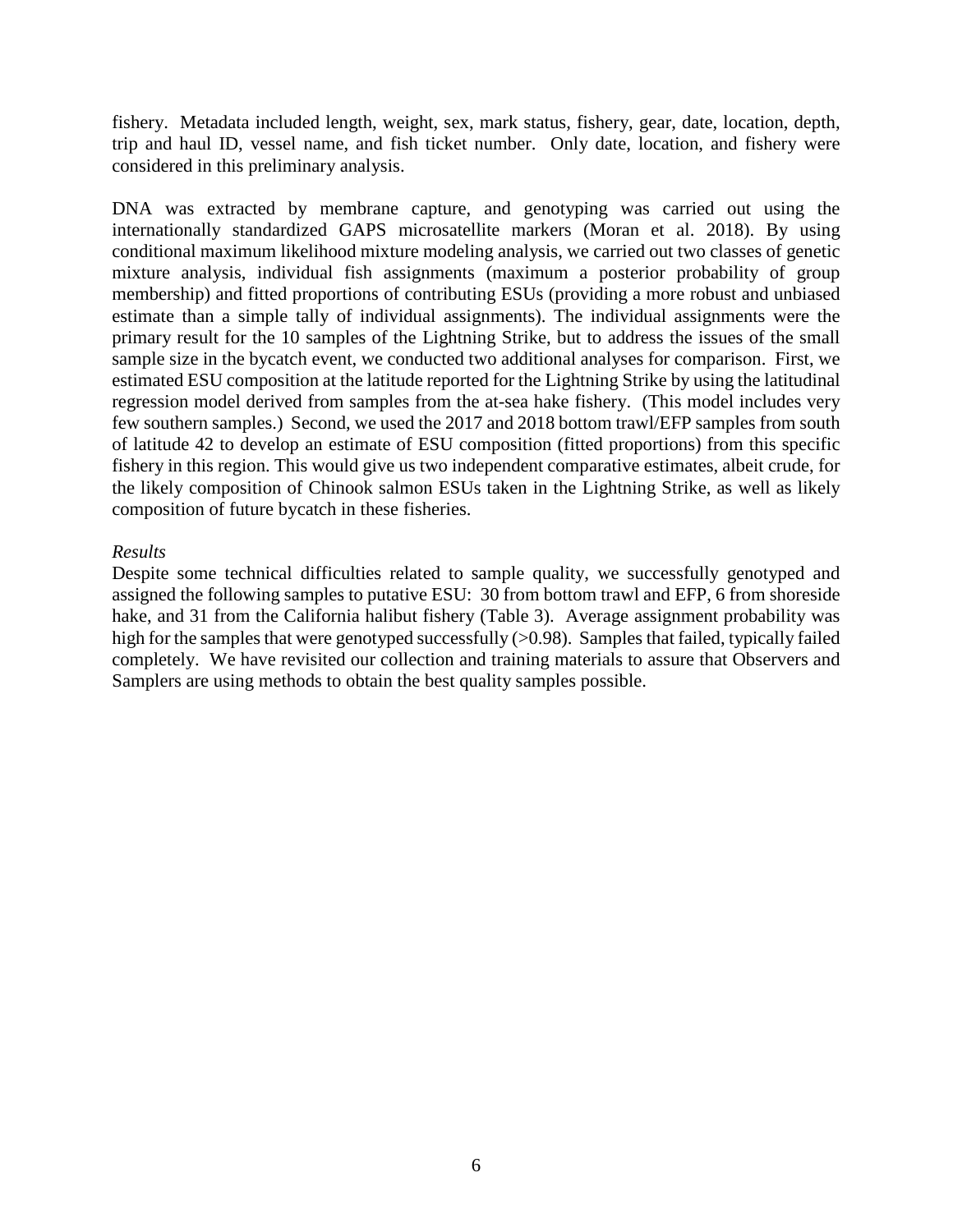**Table 3. ESU counts of individual fish assignments for three sample sets (note that the 9 Lightning Strike samples represent a subset of the bottom trawl/EFP sample set, see text)**

|                                           |                | Mean      |
|-------------------------------------------|----------------|-----------|
| <b>Lightning Strike haul</b>              | N              | latitude  |
| California Coastal                        | 1              |           |
| S. Oregon and N. California Coastal       | $\overline{2}$ |           |
| <b>Upper Klamath-Trinity Rivers</b>       | 6              |           |
| Total                                     | 9              | 41.8375   |
| <b>Bottom trawl and EFP S of 42</b>       |                |           |
| California Coastal                        | 3              |           |
| <b>Central Valley Fall</b>                | 5              |           |
| S. Oregon and N. California Coastal       | 5              |           |
| <b>Upper Klamath-Trinity Rivers</b>       | 17             |           |
| Total                                     | 30             | 41.3928   |
| <b>Shoreside hake Eureka and Ft Bragg</b> |                |           |
| California Coastal                        | 1              |           |
| S. Oregon and N. California Coastal       | 1              |           |
| <b>Upper Klamath-Trinity Rivers</b>       | 4              |           |
| Total                                     | 6              | $<$ 42.00 |
| CA Halibut (all S of 38)                  |                |           |
| <b>Central Valley Fall</b>                | 31             |           |
| Total                                     | 31             | 37.7282   |

As an alternative description of the likely ESU composition of the 173 Chinook salmon in the Lightning Strike haul, as well as to inform more general ESU-specific impacts in this region (e.g., in future bycatch events), we present counts based on modeled predictions from multinomial logistic regression (MLR) and also from fitted ESU composition estimates for the 30 bottom trawl/EFP samples that we analyzed here (Table 4).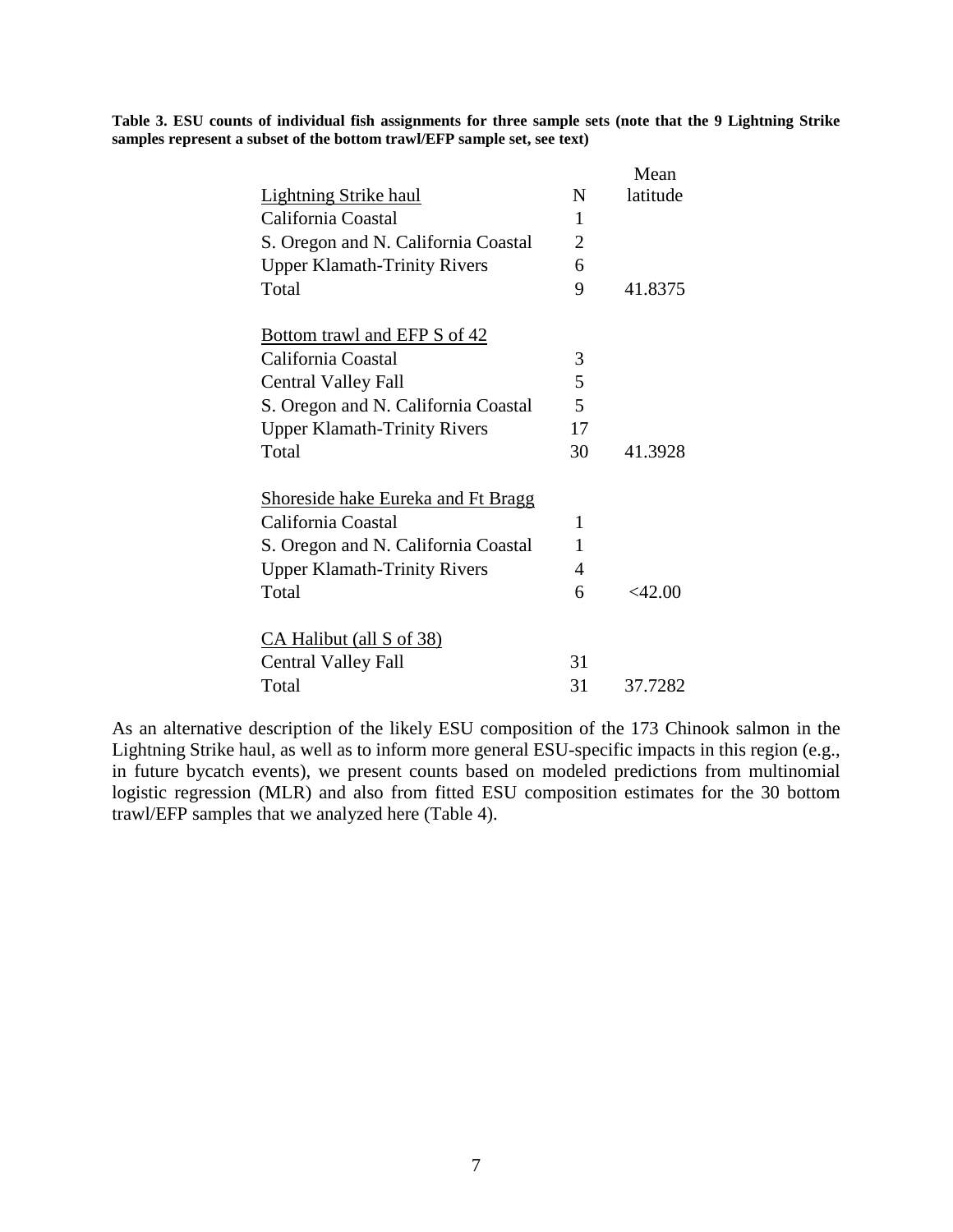**Table 4. Modeled estimate of ESU proportions from multinomial logistic regression (MLR) at the latitude of the Lightning Strike haul (41.838). Specific numbers of Chinook from different ESUs are reported here based on the MLR estimate, actual observation of individual assignments (for the 9), and finally for the 173 total assuming either the MLR distribution and also the observed distribution among 30 bottom trawl/EFP fish that were successfully genotyped.**

|                          | <b>MLR</b> | <b>MLR</b> est | <b>Observed</b> | MLR est    | Assuming<br>dist obs in<br>2017-2018 |
|--------------------------|------------|----------------|-----------------|------------|--------------------------------------|
| <b>ESU</b>               | Est        |                |                 |            |                                      |
|                          |            | Sample (9)     | Sample (9)      | Haul (173) | Haul (173)                           |
| Sacramento W             | N/A        | N/A            |                 | N/A        |                                      |
| <b>Central Valley Sp</b> | 0.0056     | 0              |                 |            |                                      |
| Central Valley Fa        | 0.0371     | 0              |                 | 6          | 28                                   |
| California Coast         | 0.0759     |                |                 | 13         | 17                                   |
| <b>Klamath Trinity</b>   | 0.5088     | 5              | 6               | 88         | 99                                   |
| S Oregon/N CA            | 0.3490     | 3              | 2               | 60         | 28                                   |
| Oregon Coast             | 0.0221     | 0              |                 | 4          | 0                                    |
| <b>Washington Coast</b>  | 0.0000     | $\Omega$       | O               | $\theta$   | $\mathbf{0}$                         |
| L Columbia R             | 0.0003     | 0              |                 | 0          |                                      |
| <b>U</b> Willamette R    | 0.0000     | $\Omega$       |                 |            |                                      |
| Mid-Columbia R Sp        | 0.0000     | $\Omega$       | 0               | $\theta$   | $\mathbf{\Omega}$                    |
| U Columbia R Sp          | 0.0000     | $\Omega$       |                 | 0          |                                      |
| Deschutes R Su/Fa        | 0.0002     | $\Omega$       |                 |            |                                      |
| U Columbia R Su/Fa       | 0.0005     | 0              | O               | 0          |                                      |
| Snake R Sp/Su            | 0.0000     | $\Omega$       |                 |            |                                      |
| Snake R Fa               | 0.0001     | $\Omega$       |                 |            |                                      |
| <b>Puget Sound</b>       | 0.0000     | 0              |                 | 0          |                                      |
| Southern BC              | 0.0003     | 0              |                 |            |                                      |
| Central BC-AK            | 0.0001     | 0              | 0               | 0          |                                      |

In comparing the ESU composition estimated from MLR versus that observed in 2017 – 2018 bottom trawl/EFP samples from south of latitude 42, it appeared that the model may be under estimating Central Valley fall contribution and over estimating S Oregon/N California (Fig. 3).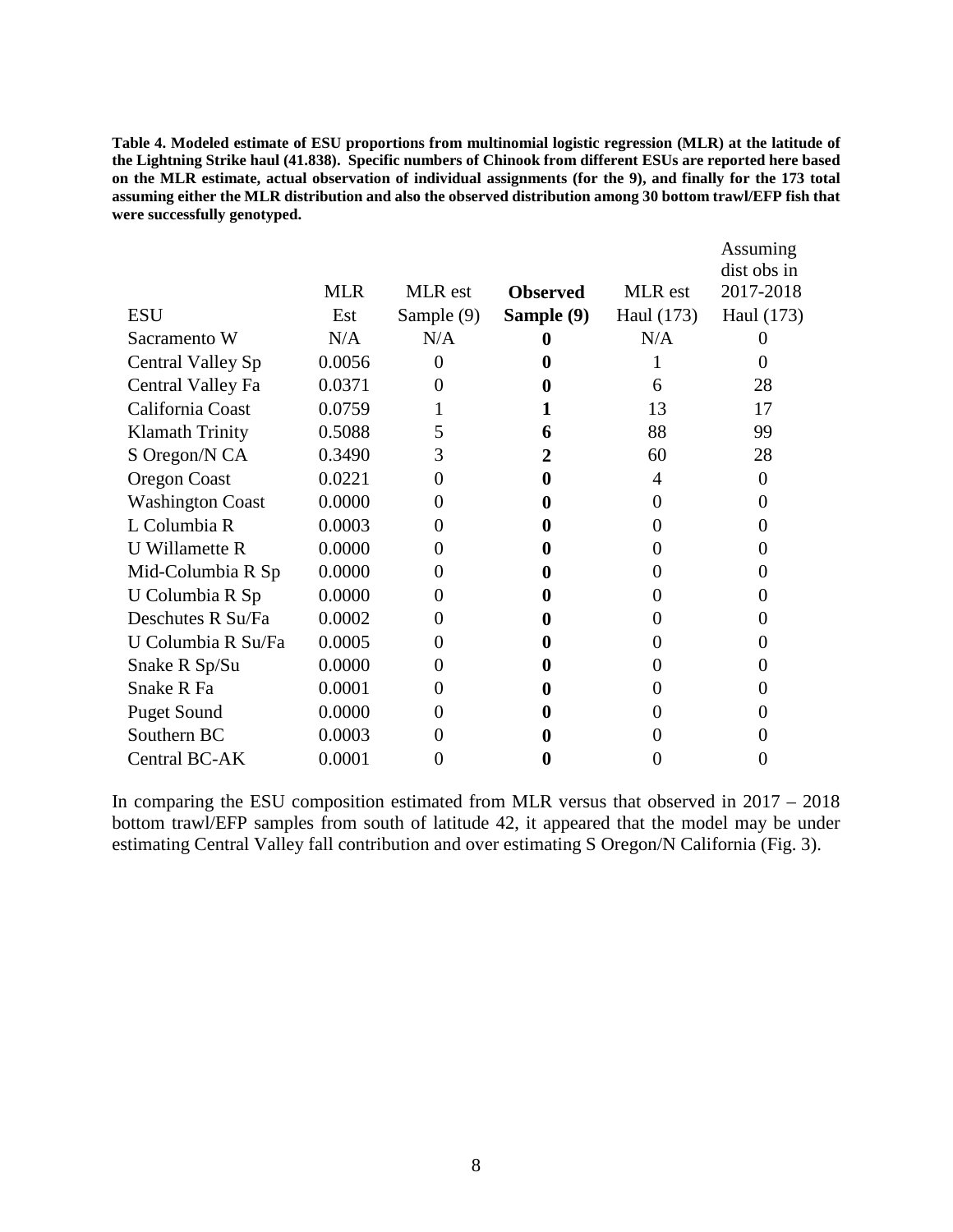

**Figure 3. ESU composition for 30 bottom trawl/EFP samples (2017 – 2018, south of latitude 42) including an estimate derived from the at-sea latitudinal regression model (Est) as well as the observed composition (fitted proportions) based on the current genetic mixture analysis (Obs).**

### *Discussion*

In this study, we sought to estimate bycatch impacts in bottom trawl and EFP fisheries south of latitude 42. We used genetic mixture analysis to assign individual Chinook salmon to their putative ESU of origin and counted the specific numbers of fish from each ESU. Because the sample sizes are small, we conducted additional analyses to estimate the proportion of fish likely to be from each ESU. Almost nothing was known about ESU-specific impacts in non-hake groundfish fisheries so we applied information from study of the at-sea sectors of the US West Coast Pacific hake fishery to the bottom trawl/EFP samples analyzed here.

Our MLR prediction for the ESU composition of nine fish sampled from the Lightning strike estimate was close to the observed proportions from that small sample. Recognizing the limitations in a sample of 9 fish, we also offer estimated numbers for the total bycatch event of 173 based on two different potential distributions, one from MLR and the other from the distribution observed in the bottom trawl/EFP samples that we analyzed in the current study from the same region. Those two approaches allowed us to compare (preliminarily) the compositions observed in bottom trawl/EFP bycatch with those observed in at-sea bycatch at the same latitude with the estimate from the small sample size from the actual Lighting Haul. Comparison of those estimated and observed distributions suggested that the at-sea model might be under estimating catch of Central Valley fall ESU and over estimating S Oregon/N California in the area south of 42. It might be that, as a general trend, the at-sea fleet encounters fish from the Central Valley fall Chinook salmon ESU at lower rates than the bottom trawl vessels. However, the two results might diverge due to relatively small sample sizes in all our collections. Current, on-going efforts will help resolve this issue.